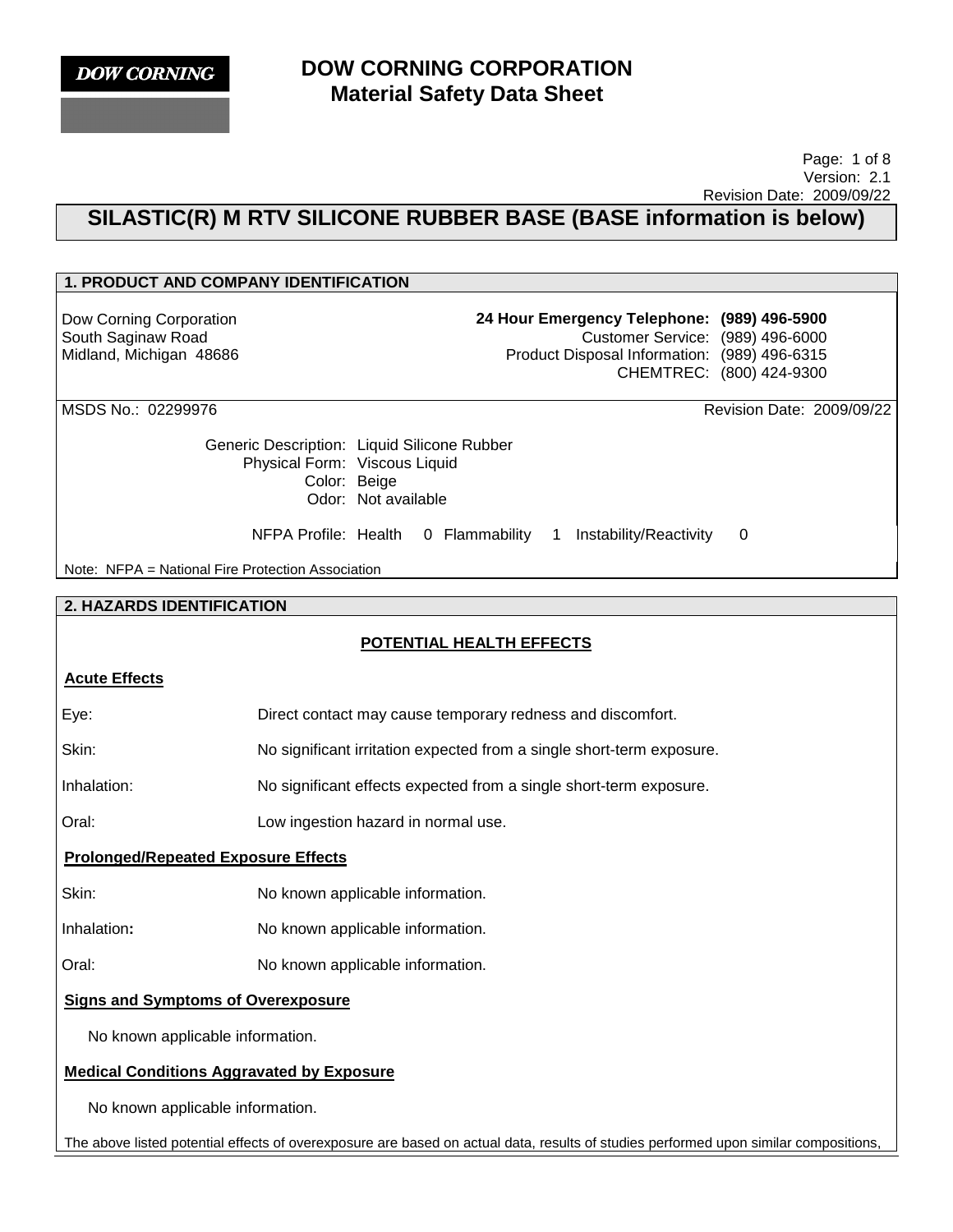#### Page: 2 of 8 Version: 2.1 Revision Date: 2009/09/22

# **SILASTIC(R) M RTV SILICONE RUBBER BASE (BASE information is below)**

component data and/or expert review of the product. Please refer to Section 11 for the detailed toxicology information.

## **3. COMPOSITION/INFORMATION ON INGREDIENTS**

None present. This is not a hazardous material as defined in the OSHA Hazard Communication Standard.

## **4. FIRST AID MEASURES**

| Eye:                | Immediately flush with water.                                    |
|---------------------|------------------------------------------------------------------|
| Skin:               | No first aid should be needed.                                   |
| Inhalation:         | No first aid should be needed.                                   |
| Oral:               | No first aid should be needed.                                   |
| Notes to Physician: | Treat according to person's condition and specifics of exposure. |

### **5. FIRE FIGHTING MEASURES**

| Flash Point:                | $> 212$ °F $/$ > 100 °C (Closed Cup)                                                                                                                                                                                                                                          |
|-----------------------------|-------------------------------------------------------------------------------------------------------------------------------------------------------------------------------------------------------------------------------------------------------------------------------|
| Autoignition Temperature:   | Not determined.                                                                                                                                                                                                                                                               |
| Flammability Limits in Air: | Not determined.                                                                                                                                                                                                                                                               |
| Extinguishing Media:        | On large fires use dry chemical, foam or water spray. On small fires use carbon dioxide<br>(CO2), dry chemical or water spray. Water can be used to cool fire exposed containers.                                                                                             |
| Fire Fighting Measures:     | Self-contained breathing apparatus and protective clothing should be worn in fighting large<br>fires involving chemicals. Determine the need to evacuate or isolate the area according to<br>your local emergency plan. Use water spray to keep fire exposed containers cool. |
| Unusual Fire Hazards:       | None.                                                                                                                                                                                                                                                                         |

**6. ACCIDENTAL RELEASE MEASURES**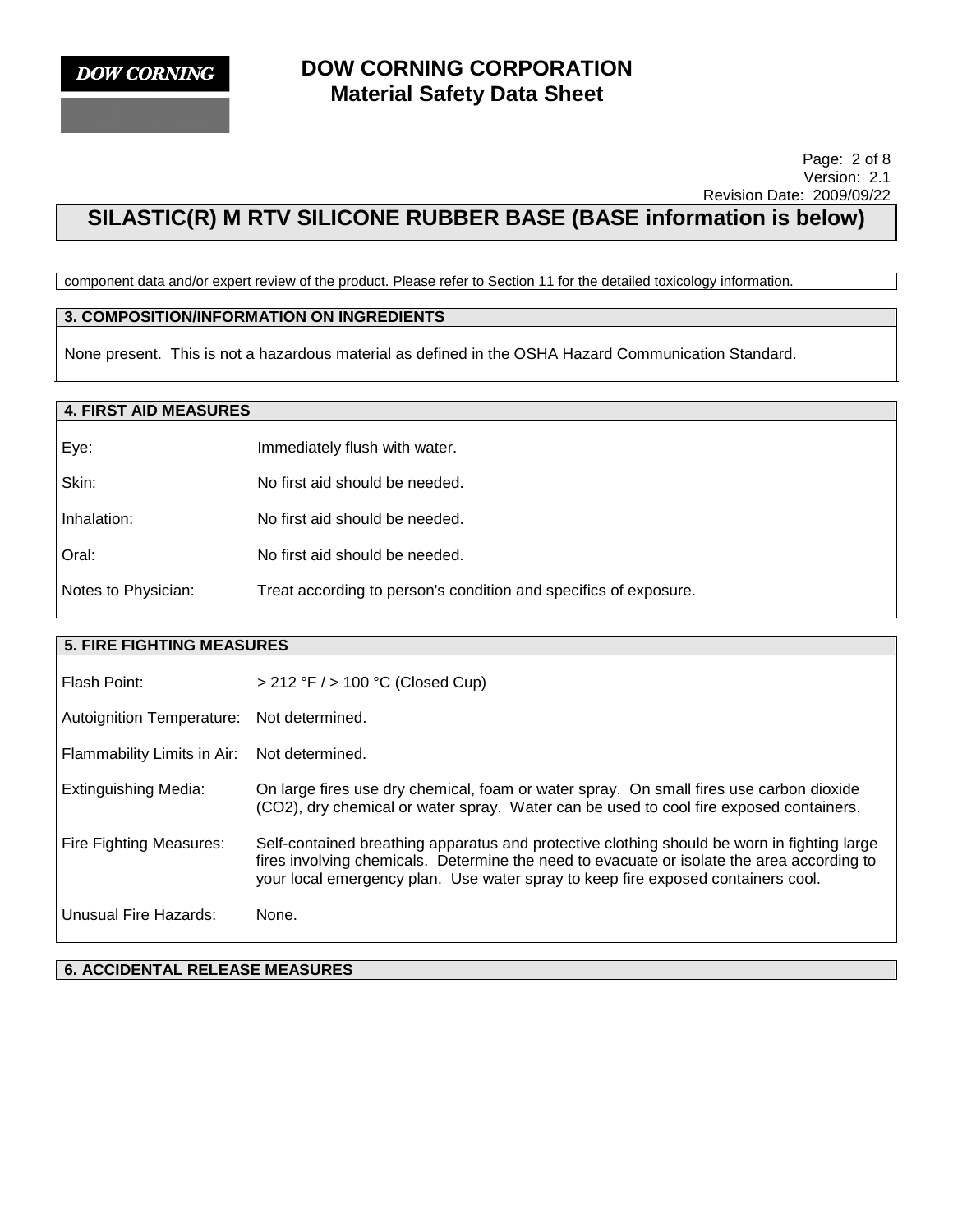**DOW CORNING** 

## **DOW CORNING CORPORATION Material Safety Data Sheet**

 Page: 3 of 8 Version: 2.1 Revision Date: 2009/09/22

# **SILASTIC(R) M RTV SILICONE RUBBER BASE (BASE information is below)**

Containment/Clean up: Determine whether to evacuate or isolate the area according to your local emergency plan. Observe all personal protection equipment recommendations described in Sections 5 and 8. For large spills, provide diking or other appropriate containment to keep material from spreading. If diked material can be pumped, store recovered material in appropriate container. Clean up remaining materials from spill with suitable absorbant. Clean area as appropriate since spilled materials, even in small quantities, may present a slip hazard. Final cleaning may require use of steam, solvents or detergents. Dispose of saturated absorbant or cleaning materials appropriately, since spontaneous heating may occur. Local, state and federal laws and regulations may apply to releases and disposal of this material, as well as those materials and items employed in the cleanup of releases. You will need to determine which federal, state and local laws and regulations are applicable. Sections 13 and 15 of this MSDS provide information regarding certain federal and state requirements.

Note: See section 8 for Personal Protective Equipment for Spills. Call (989) 496-5900, if additional information is required.

### **7. HANDLING AND STORAGE**

Use with adequate ventilation. Avoid eye contact.

Use reasonable care and store away from oxidizing materials.

## **8. EXPOSURE CONTROLS / PERSONAL PROTECTION**

#### **Component Exposure Limits**

There are no components with workplace exposure limits.

#### **Engineering Controls**

Local Ventilation: None should be needed. General Ventilation: Recommended.

#### **Personal Protective Equipment for Routine Handling**

| Suitable Respirator: | None should be needed.                                                  |  |
|----------------------|-------------------------------------------------------------------------|--|
| Inhalation:          | No respiratory protection should be needed.                             |  |
| Suitable Gloves:     | Handle in accordance with good industrial hygiene and safety practices. |  |
| Skin:                | Washing at mealtime and end of shift is adequate.                       |  |
| Eyes:                | Use proper protection - safety glasses as a minimum.                    |  |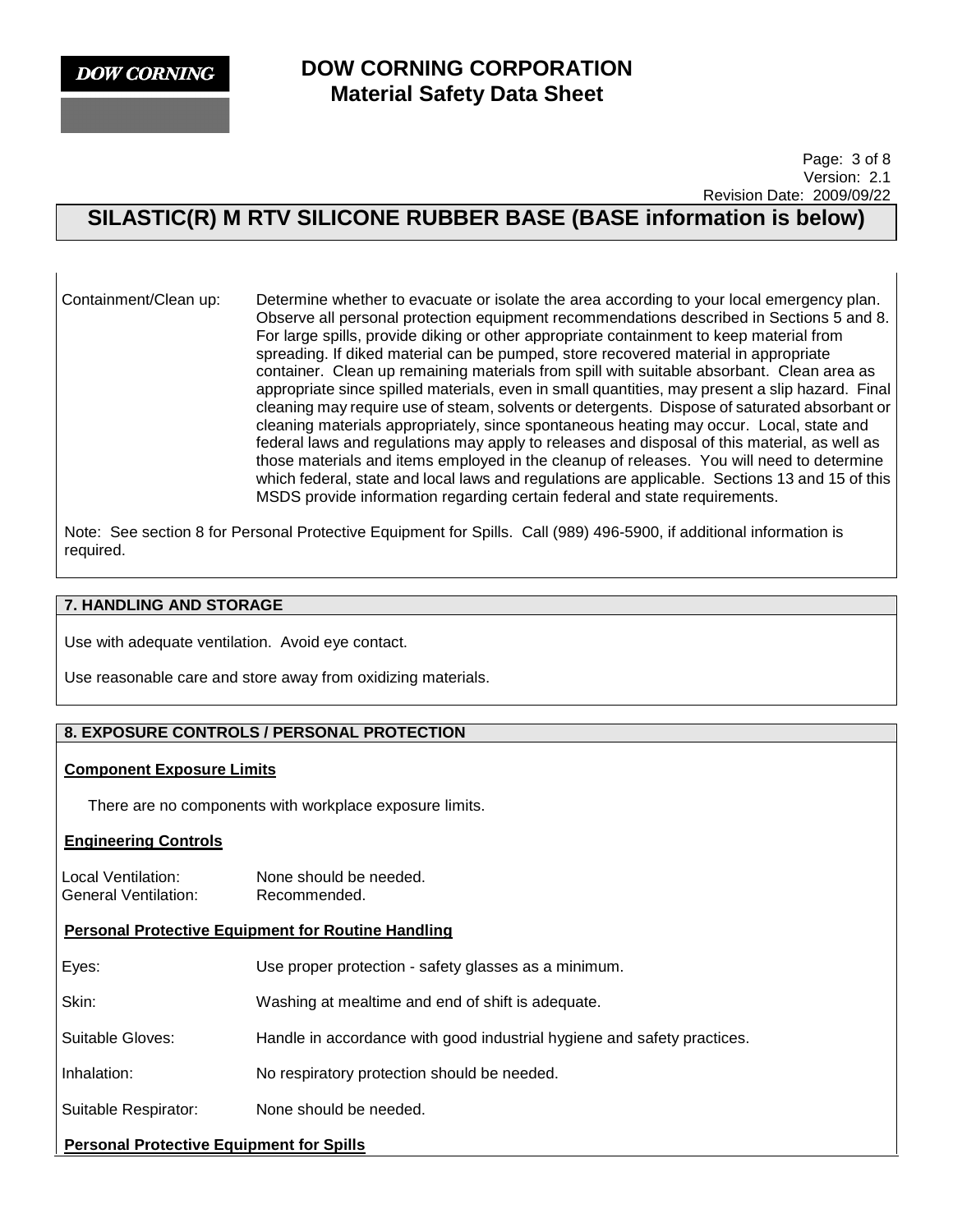**DOW CORNING** 

## **DOW CORNING CORPORATION Material Safety Data Sheet**

#### Page: 4 of 8 Version: 2.1 Revision Date: 2009/09/22

# **SILASTIC(R) M RTV SILICONE RUBBER BASE (BASE information is below)**

| Eyes:                              | Use proper protection - safety glasses as a minimum.                                                                                                                                                                                                                                                                                                                                                                         |  |  |
|------------------------------------|------------------------------------------------------------------------------------------------------------------------------------------------------------------------------------------------------------------------------------------------------------------------------------------------------------------------------------------------------------------------------------------------------------------------------|--|--|
| Skin:                              | Washing at mealtime and end of shift is adequate.                                                                                                                                                                                                                                                                                                                                                                            |  |  |
| Inhalation/Suitable<br>Respirator: | No respiratory protection should be needed.                                                                                                                                                                                                                                                                                                                                                                                  |  |  |
| <b>Precautionary Measures:</b>     | Avoid eye contact. Use reasonable care.                                                                                                                                                                                                                                                                                                                                                                                      |  |  |
| Comments:                          | When heated to temperatures above 180 degrees C in the presence of air, product can form<br>formaldehyde vapors. Formaldehyde is a potential cancer hazard, a known skin and<br>respiratory sensitizer, and an irritant to the eyes, nose, throat, skin, and digestive system.<br>Safe handling conditions may be maintained by keeping vapor concentrations within the<br>OSHA Permissible Exposure Limit for formaldehyde. |  |  |

Note: These precautions are for room temperature handling. Use at elevated temperature or aerosol/spray applications may require added precautions. For further information regarding aerosol inhalation toxicity, please refer to the guidance document regarding the use of silicone-based materials in aerosol applications that has been developed by the silicone industry (www.SEHSC.com) or contact the Dow Corning customer service group.

#### **9. PHYSICAL AND CHEMICAL PROPERTIES**

| Physical Form: Viscous Liquid<br>Color: Beige<br>Specific Gravity @ 25°C: 1.29 | Odor: Not available<br>Viscosity: 130000 cSt     |
|--------------------------------------------------------------------------------|--------------------------------------------------|
| Freezing/Melting Point: Not determined.                                        |                                                  |
| Boiling Point: $> 100 °C$                                                      |                                                  |
| Vapor Pressure @ 25°C: Not determined.                                         |                                                  |
|                                                                                | Vapor Density: Not determined.                   |
| Solubility in Water: Not determined.                                           |                                                  |
|                                                                                | pH: Not determined.                              |
| Volatile Content: Not determined.                                              |                                                  |
|                                                                                | Flash Point: $>212$ °F $/$ > 100 °C (Closed Cup) |
| Autoignition Temperature: Not determined.                                      |                                                  |
| Flammability Limits in Air: Not determined.                                    |                                                  |

Note: The above information is not intended for use in preparing product specifications. Contact Dow Corning before writing specifications.

### **10. STABILITY AND REACTIVITY**

Chemical Stability: Stable.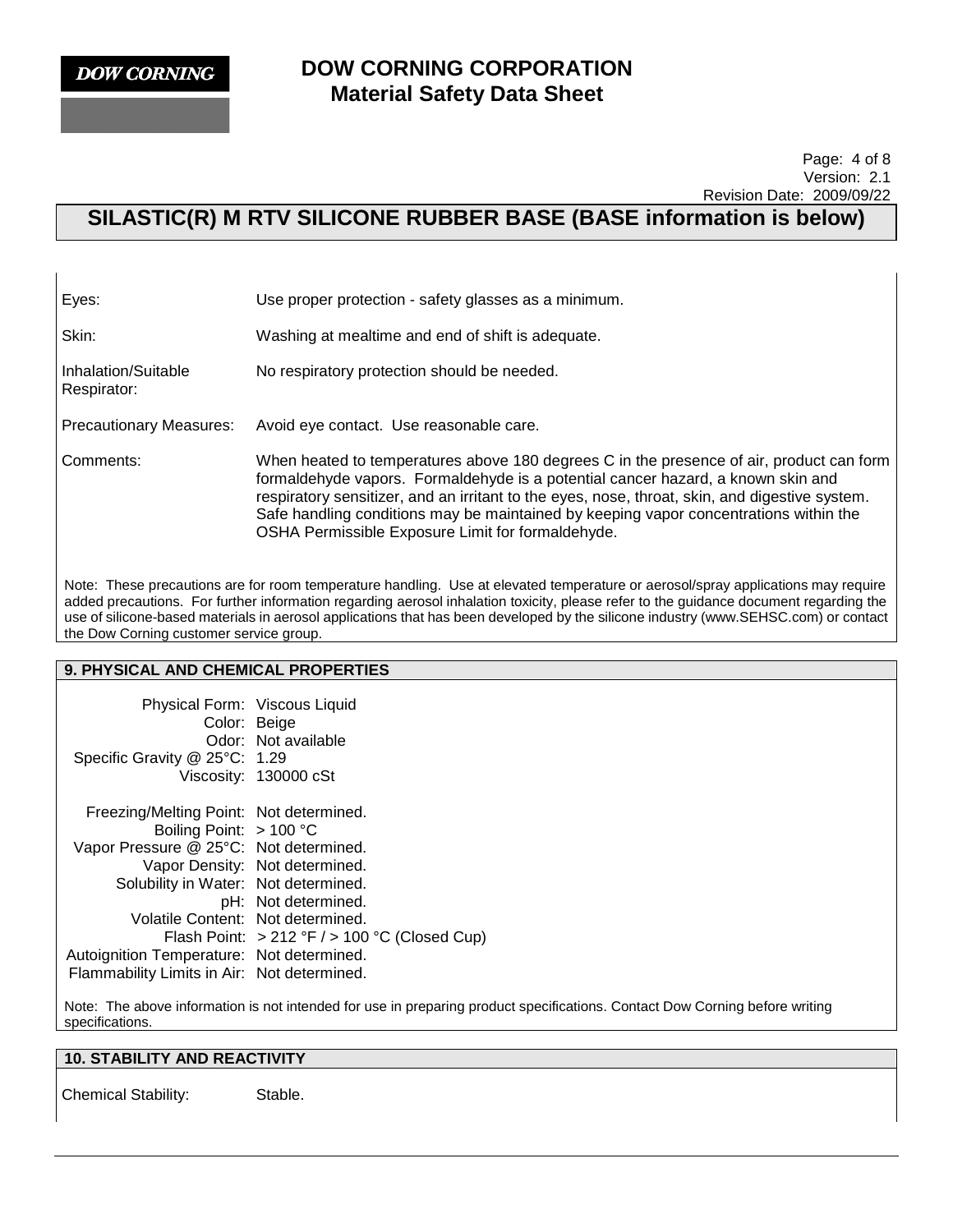

#### Page: 5 of 8 Version: 2.1 Revision Date: 2009/09/22

# **SILASTIC(R) M RTV SILICONE RUBBER BASE (BASE information is below)**

| Hazardous            | Hazardous polymerization will not occur. |
|----------------------|------------------------------------------|
| Polymerization:      |                                          |
| Conditions to Avoid: | None.                                    |

Materials to Avoid: Oxidizing material can cause a reaction.

**Hazardous Decomposition Products** 

Thermal breakdown of this product during fire or very high heat conditions may evolve the following decomposition products: Carbon oxides and traces of incompletely burned carbon compounds. Silicon dioxide. Formaldehyde. Metal oxides. Quartz.

## **11. TOXICOLOGICAL INFORMATION**

#### **Special Hazard Information on Components**

No known applicable information.

| <b>12. ECOLOGICAL INFORMATION</b>          |                                                                                                                                                                                                                                                                                                                                                                                                                                                                                                                                                 |  |  |
|--------------------------------------------|-------------------------------------------------------------------------------------------------------------------------------------------------------------------------------------------------------------------------------------------------------------------------------------------------------------------------------------------------------------------------------------------------------------------------------------------------------------------------------------------------------------------------------------------------|--|--|
| <b>Environmental Fate and Distribution</b> |                                                                                                                                                                                                                                                                                                                                                                                                                                                                                                                                                 |  |  |
| Air:                                       | This product is a high molecular weight liquid polymer which has a very low vapour pressure<br>(<1 mm Hg). As a result it is unlikely to become an atmospheric contaminant unless<br>generated as an aerosol.                                                                                                                                                                                                                                                                                                                                   |  |  |
| Water:                                     | This product has a very low water solubility ( $<100$ ppb) and a specific gravity of $>1$ . As the<br>product is nonvolatile and has a high binding affinity for particulate matter, it will adsorb to<br>particulates and sediment out.                                                                                                                                                                                                                                                                                                        |  |  |
| Soil:                                      | If discharged to surface water, this product will bind to sediment. If discharged in effluent to a<br>waste water treatment plant, the product is removed from the aqueous phase by binding to<br>sewage sludge. If the sewage sludge is subsequently spread on soil, the silicone product is<br>expected to degrade.                                                                                                                                                                                                                           |  |  |
| Degradation:                               | No specific information is available on this product, but analogy with polydimethylsiloxane<br>suggests that it will degrade in the soil, initially via an abiotic mechanism to form smaller<br>molecules. These in turn are either biodegraded in soil or volatilized into the air where they<br>are broken down in the presence of sunlight. Due to the very low water solubility of this<br>product, standard OECD protocols for ready and inherent biodegradability are not suitable for<br>measuring the biodegradability of this product. |  |  |
| <b>Environmental Effects</b>               |                                                                                                                                                                                                                                                                                                                                                                                                                                                                                                                                                 |  |  |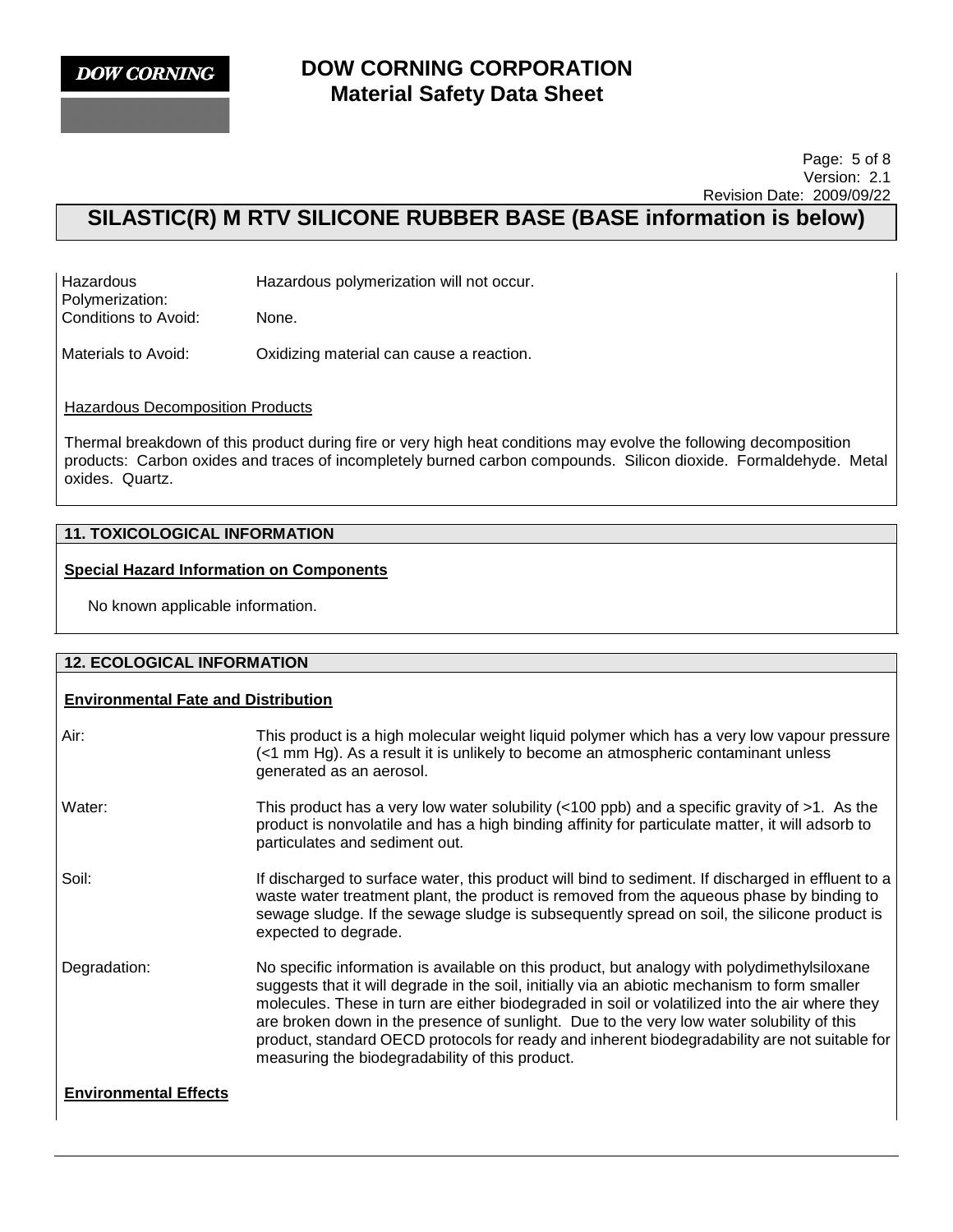

#### Page: 6 of 8 Version: 2.1 Revision Date: 2009/09/22

## **SILASTIC(R) M RTV SILICONE RUBBER BASE (BASE information is below)**

| <b>Toxicity to Water</b> | Based on analogy to similar materials this product is expected to exhibit low toxicity to aquatic |
|--------------------------|---------------------------------------------------------------------------------------------------|
| Organisms:               | organisms.                                                                                        |

Toxicity to Soil Organisms: Experiments show that when sewage sludge containing polydimethylsiloxane is added to soil, it has no effect on soil micro-organisms, earthworms or subsequent crops grown in the soil.

Bioaccumulation: This product is a liquid and is a high molecular weight polymer. Due to its physical size it is unable to pass through, or be absorbed by biological membranes. This has been confirmed by testing or analogy with similar products.

## **Fate and Effects in Waste Water Treatment Plants**

This product or similar products has been shown to be non-toxic to sewage sludge bacteria.

| <b>Ecotoxicity Classification Criteria</b>                                                              |            |                        |       |  |
|---------------------------------------------------------------------------------------------------------|------------|------------------------|-------|--|
| Hazard Parameters (LC50 or EC50)                                                                        | High       | Medium                 | Low   |  |
| Acute Aquatic Toxicity (mg/L)                                                                           | <=1        | $>1$ and $\leq 100$    | >100  |  |
| <b>Acute Terrestrial Toxicity</b>                                                                       | $\leq$ 100 | $>100$ and $\leq 2000$ | >2000 |  |
| This take is a shorted from "Factures ontal Tacisalem cand Dial, Associated", ACTM CTD 4470, a 94, 4009 |            |                        |       |  |

This table is adapted from "Environmental Toxicology and Risk Assessment", ASTM STP 1179, p.34, 1993.

This table can be used to classify the ecotoxicity of this product when ecotoxicity data is listed above. Please read the other information presented in the section concerning the overall ecological safety of this material.

## **13. DISPOSAL CONSIDERATIONS**

## **RCRA Hazard Class (40 CFR 261)**

When a decision is made to discard this material, as received, is it classified as a hazardous waste? No

State or local laws may impose additional regulatory requirements regarding disposal.Call (989) 496-6315, if additional information is required.

#### **14. TRANSPORT INFORMATION**

#### **DOT Road Shipment Information (49 CFR 172.101)**

Not subject to DOT.

## **Ocean Shipment (IMDG)**

Not subject to IMDG code.

#### **Air Shipment (IATA)**

Not subject to IATA regulations.

Call Dow Corning Transportation, (989) 496-8577, if additional information is required.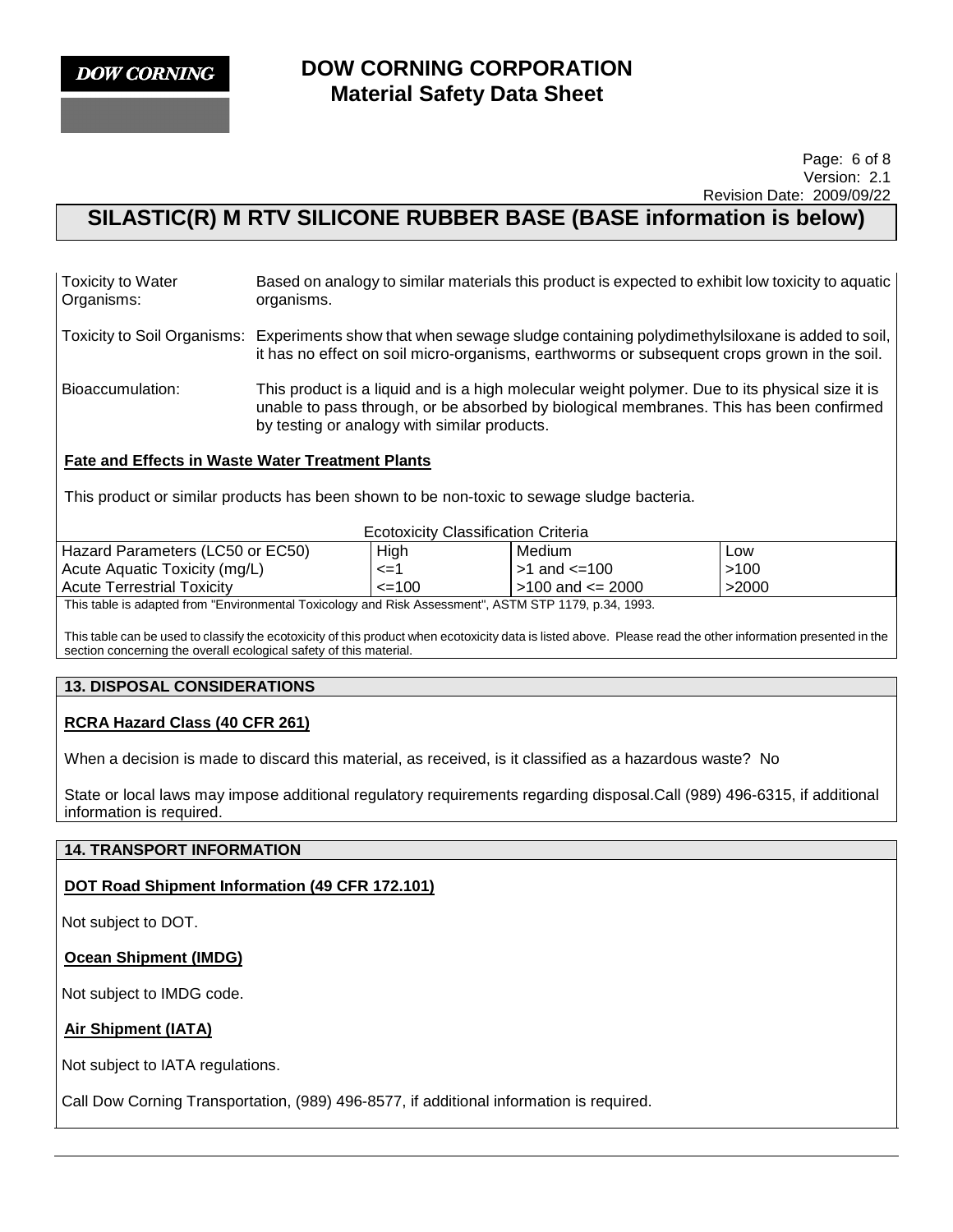#### Page: 7 of 8 Version: 2.1 Revision Date: 2009/09/22

# **SILASTIC(R) M RTV SILICONE RUBBER BASE (BASE information is below)**

## **15. REGULATORY INFORMATION**

Contents of this MSDS comply with the OSHA Hazard Communication Standard 29 CFR 1910.1200.

TSCA Status: All chemical substances in this material are included on or exempted from listing on the TSCA Inventory of Chemical Substances.

#### **EPA SARA Title III Chemical Listings**

**Section 302 Extremely Hazardous Substances (40 CFR 355):**  None.

**Section 304 CERCLA Hazardous Substances (40 CFR 302):**  None.

#### **Section 311/312 Hazard Class (40 CFR 370):**

Acute: No Chronic: No Fire: No Pressure: No Reactive: No

### **Section 313 Toxic Chemicals (40 CFR 372):**

None present or none present in regulated quantities.

Note: Chemicals are listed under the 313 Toxic Chemicals section only if they meet or exceed a reporting threshold.

#### **Supplemental State Compliance Information**

#### **California**

Warning: This product contains the following chemical(s) listed by the State of California under the Safe Drinking Water and Toxic Enforcement Act of 1986 (Proposition 65) as being known to cause cancer, birth defects or other reproductive harm.

| <b>CAS Number</b> | Wt $%$ | Component Name |               |
|-------------------|--------|----------------|---------------|
| 100-41-4          | < 0.1  | Ethylbenzene   | Carcinogenic. |

#### **Massachusetts**

No ingredient regulated by MA Right-to-Know Law present.

#### **New Jersey**

CAS Number Wt % Component Name